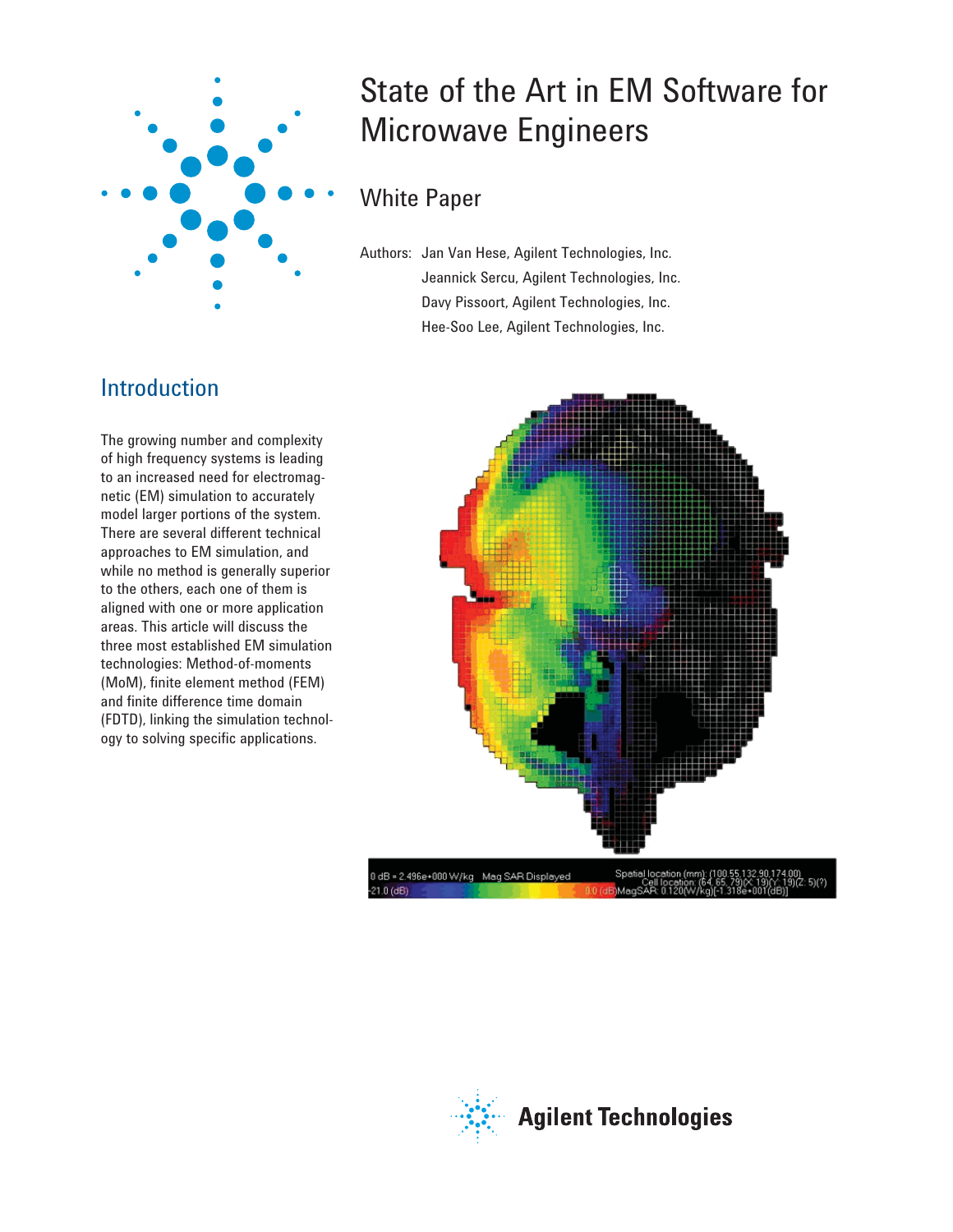# The method of moments

#### Overview of the method-of-moments

Among all techniques to solve EM problems, the method of moments (MoM) is one of the hardest to implement because it involves careful evaluation of Green's functions and EM coupling integrals. Maxwell's equations are transformed into integral equations which upon discretization yield the coupling matrix equation of the structure.

The advantage of this transform is that the current distributions on the metal surfaces emerge as the core unknowns. This is in contrast to other techniques which typically have the electric and/or magnetic fields (present everywhere in the solution space) as the core unknowns. Only the surfaces of the metals, where the currents flow, need to be taken into account in the meshing (Figure 1). Hence the number of unknowns (or the size of the matrix) is much smaller. This results in a very efficient simulation technique, able to handle very complex structures.

This benefit comes with a price as the integral equations are not applicable for general 3D structures. The key is the availability of the Green's functions. Computation of the Green's functions is only available for free space or for structures that fit in a layered stack up. These so-called 3D planar structures can have any shape in the plane of the layered stack, but can only have vertical geometry features (via's) in the normal direction. Many practical RF or microwave structures fall into this category. Hence the method of moments is a very wide-spread technique and commonly used for the simulation of printed antenna's, MMIC's, RF boards, SiPs, RFIC, SI structures and RF modules.



*Figure 1. MoM discretization of a 3D planar structure (PCB differential via stubs)*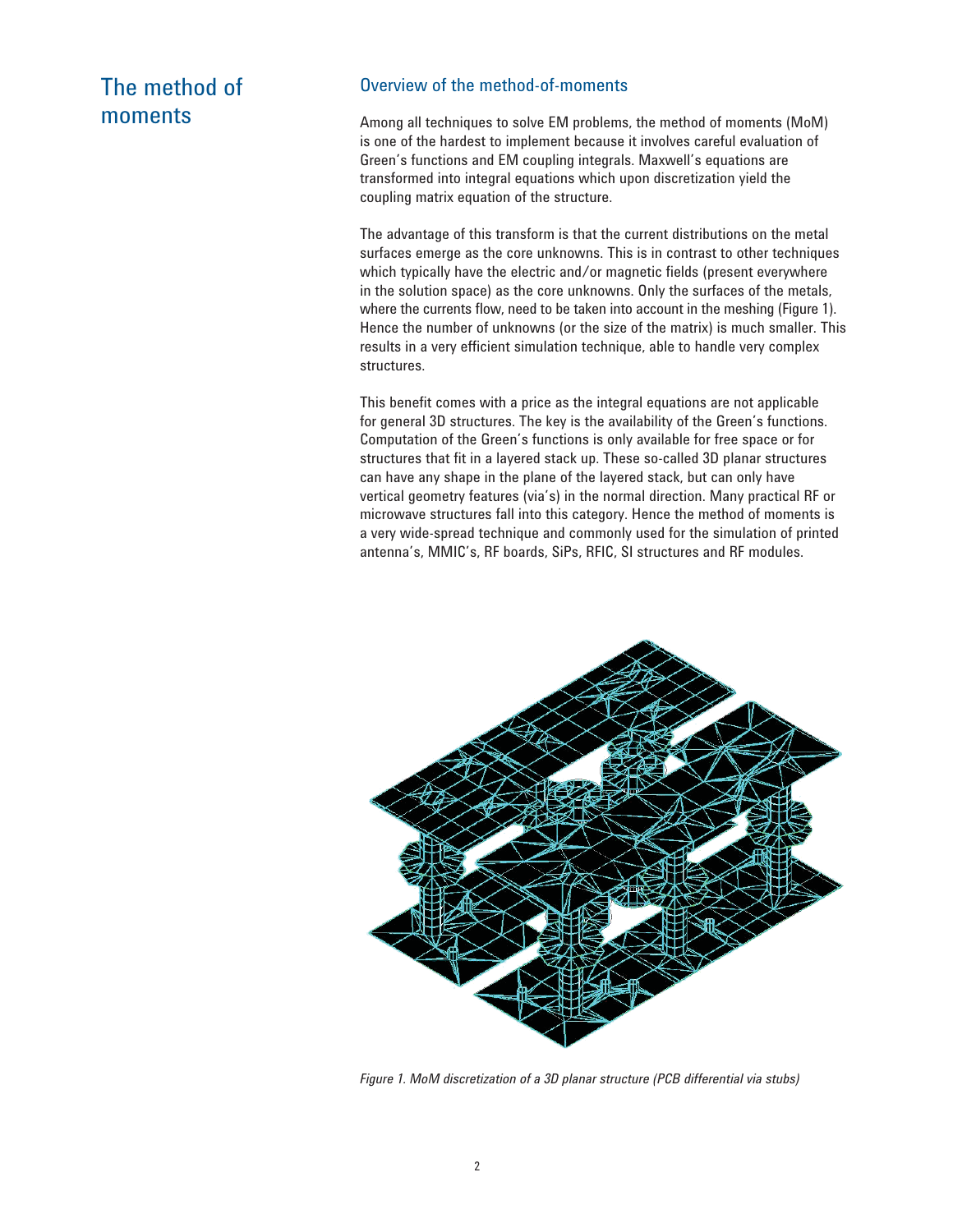#### Recent innovations in the method-of-moments

As data rates and signal frequencies keep on rising, the complexity of the electronic circuits that require EM simulation has gone up to such levels that existing MoM technology suffers from performance issues (both in capacity and speed). The main bottlenecks are in the storage and the solution of the huge dense coupling matrix. For a structure with N discrete elements, the memory storage requirement scales with N2 and the matrix solve time scales with N3 (when using a direct solver) or with N2 (when using an iterative solver). These scaling properties impose a roadblock on the performance to address very large and complex structures. A major break-through that recently emerged is the development of matrix compression techniques that reduce these scalings to NlogN. The benefits of NlogN technology in terms or memory usage and computation time are huge and grow with the complexity of the structures.

### Application of the method-of-moments for printed circuit board simulations

With the enhancement of an NlogN matrix compression technique, a method of moments solver is very well prepared to handle very complex designs. As an example, we consider the simulation of differential via stubs in a 16 layer printed circuit board stack up (Figure 2). The example demonstrates the benefits of the MoM integral formulation. Note that the mesh used for the ground planes (Figure 1) contains only cells in the via anti-pad holes. The entire ground plane metallization is taken up in the kernels of the integral equations. The resulting matrix equation has only 5,539 unknowns.



*Figure 2. Differential via stubs in 16 layer PCB (geometry is stretched in vertical direction)*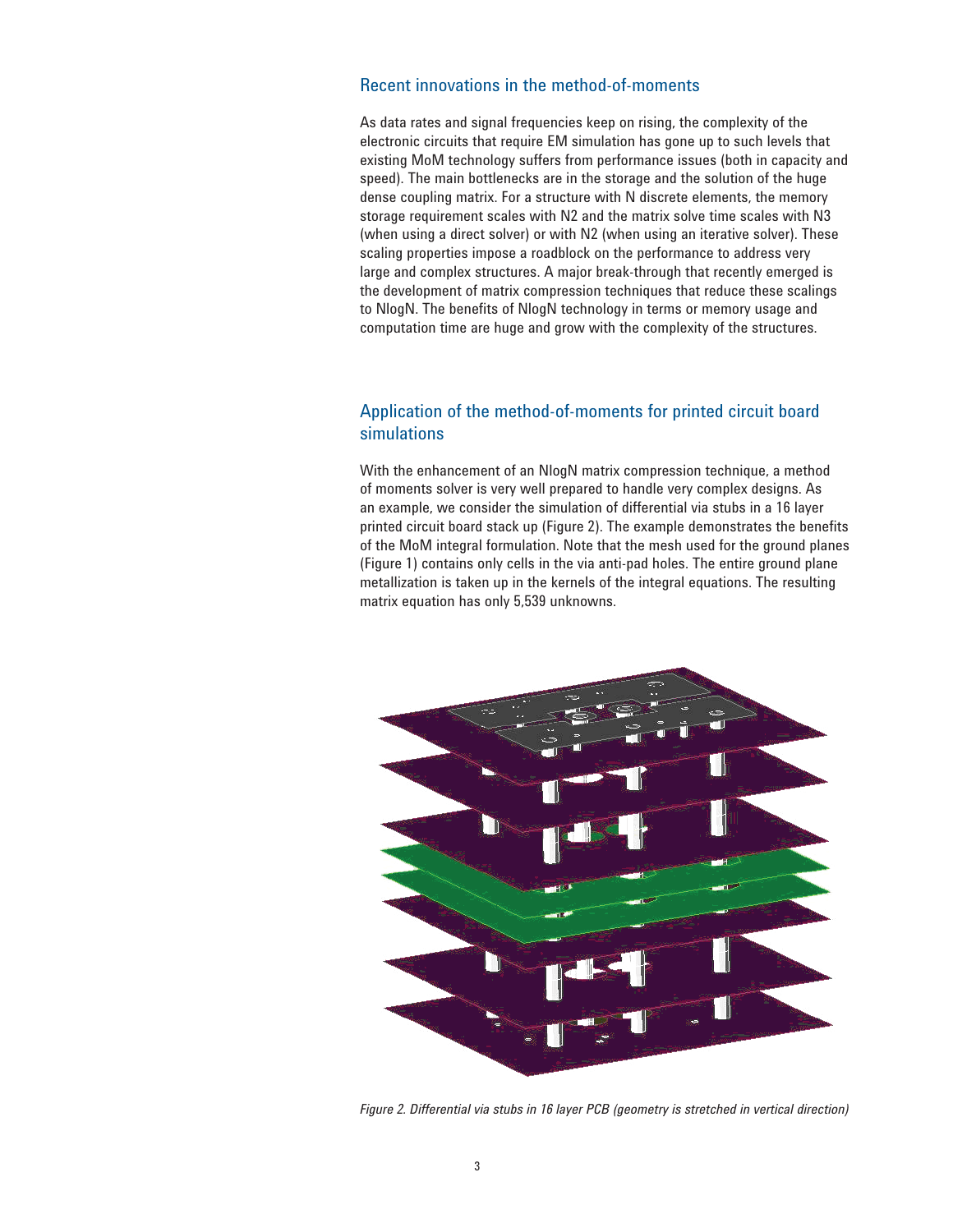The broadband data for the simulated group delay and insertion loss are obtained in less then 10 minutes using the momentum simulator on a standard 4 core Linux machine. The correlation with measured data is shown in (Figure 3).



*Figure 3. Simulated (red) and measured (blue) group delay and insertion loss*

The authors wish to acknowledge Gustavo Blando (SUN Microwave Systems) for his aid in the preparation of this PCB example.

# Finite element method Overview of FEM method

FEM field solver has several advantages over MoM. For example, FEM solver can handle arbitrary shaped structures such as bondwires, conical shape vias, solder balls/bumps where z-dimensional changes appear in the structure. Moreover, FEM solvers can simulate dielectric bricks or finite size substrates. Many applications such as cavity designs require this capability. But it is generally slower than MoM especially for planar applications. (Figure 4) illustrates an example where FEM has advantages over regular MoM, particularly with respect to the general 3D nature of the structure.



*Figure 4. 3D FEM application example for spiral inductors with bond wires – bias network*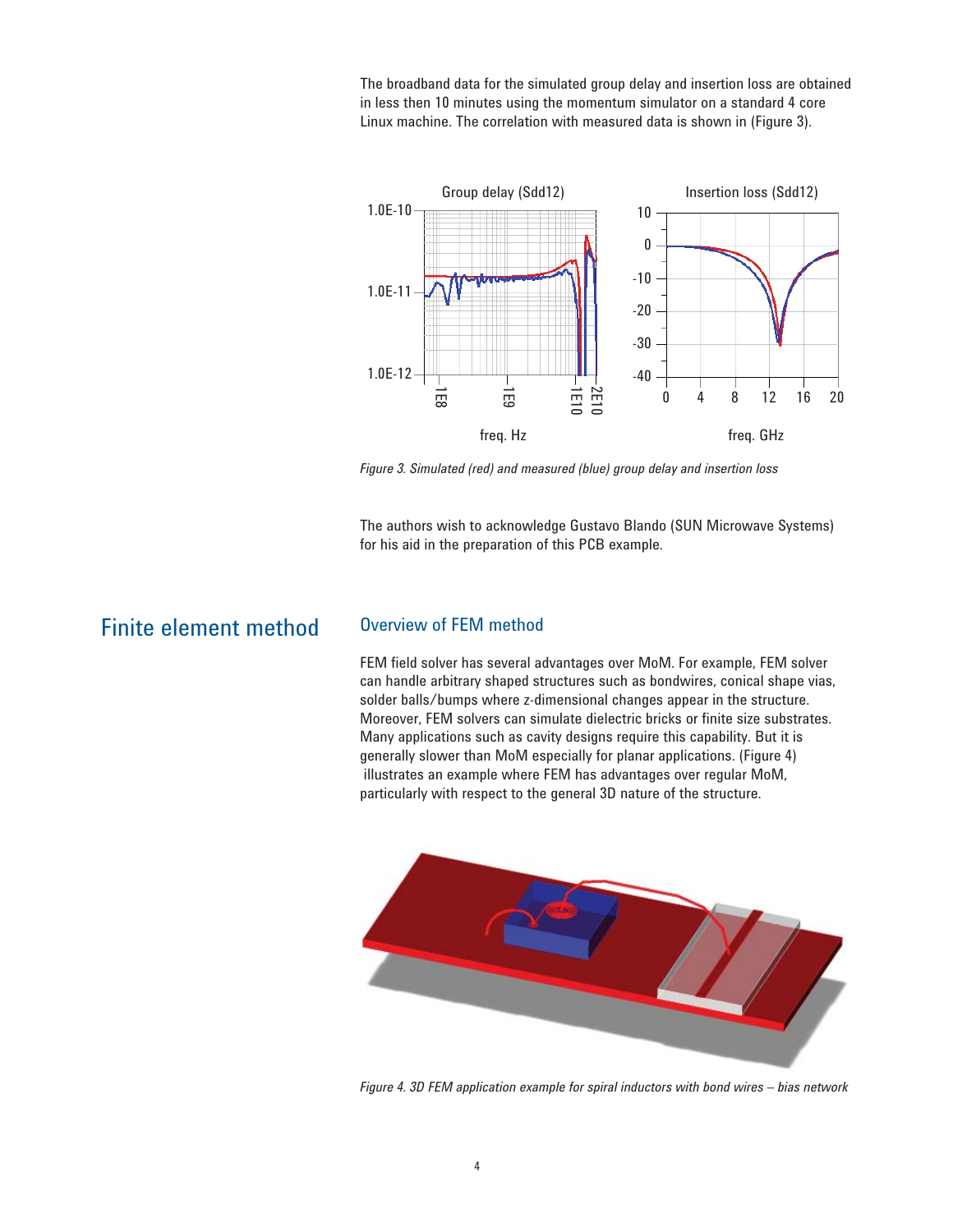FEM is based on volumetric meshing where the full problem space is divided into thousands of smaller regions and represents the field in each sub-region (element) with a local function. The geometric model is automatically divided into a large number of tetrahedra, where a single tetrahedron is formed by four equilateral triangles. This collection of tetrahedra is referred to as the finite element mesh.

The value of a vector field quantity (such as the H-field or the E-field) at points inside each tetrahedron is interpolated from the vertices of the tetrahedron. At each vertex, the components of the field that are tangential to the three edges of the tetrahedron are stored. In addition, the component of the vector field at the midpoint of selected edges that is tangential to a face and normal to the edge can also be stored. The field inside each tetrahedron is interpolated from these nodal values.

The components of a field that are tangential to the edges of an element are explicitly stored at the vertices. The component of a field that is tangential to the face of an element and normal to an edge is explicitly stored at the midpoint of the selected edges. The value of a vector field at an interior point is interpolated from the nodal values. By representing field quantities in this way, Maxwell's equations can be transformed into matrix equations that are solved using traditional numerical methods.

### Integrated 3D EM into circuit design environment (ADS)

The FEM field solvers are used for various applications, however many design engineers use them in circuit design applications, such as transition designs, interconnect analysis, and so on. In a typical design flow, circuit design engineers draw structures and run EM simulations with a stand-alone FEM field solver and then bring the s-parameter data back to circuit design environment for the final design verification. However there are many unnecessary and redundant steps involved with this design flow, which are error prone, tedious, time consuming, and complicated.

By integrating FEM field solver into the circuit design environment, it is possible to reduce the total elapsed design time (time required from entering the design geometry to getting the final EM simulation results). Unnecessary layout data conversion, redundant import/export processes, custom tool development such as port generation utility are all eliminated with the integrated 3D EM design flow. EMDS for ADS is the FEM field solver that is fully integrated into ADS circuit design environment to serve this purpose.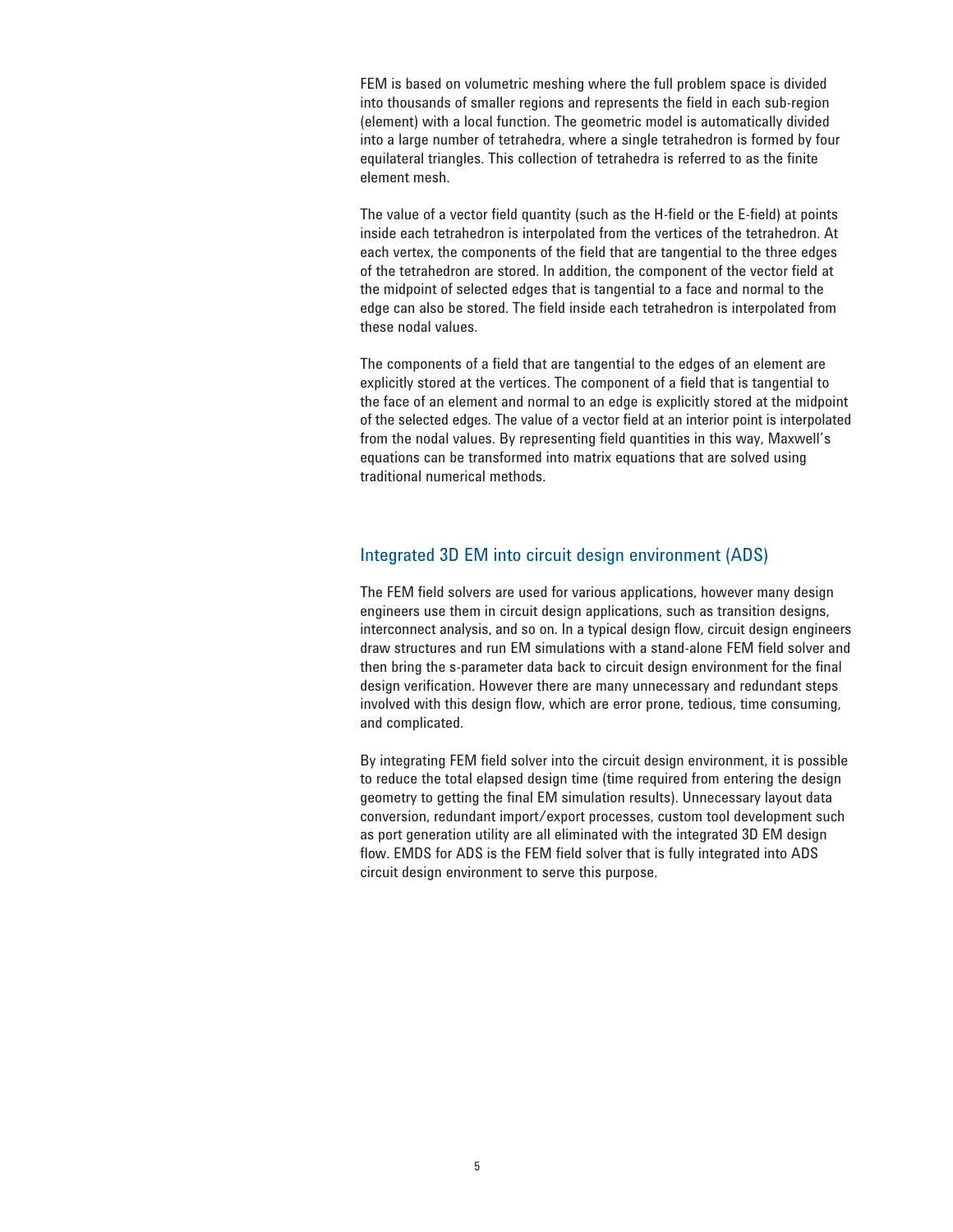### Application example of FEM field solver for QFN package simulations

QFN (quad flat no-lead) is very popular low cost package solution for RFIC, MMIC, and RF SiP applications. It is very important for IC designers to understand the electrical performance of packages from the early stage of design process as the operating frequency of ICs goes up. What is the upper frequency limit that the package can operate and what is the isolation performance of the package? Is it possible to use a lower cost package to lower the final product cost?

16-pin, 3 x 3 [mm] QFN package performs fairly well up to 15 GHz, showing less than -18 dB return loss on a PCB. The QFN package with bond wires on the PCB can be easily drawn in a layout tool shown in (Figure 5) and quickly simulated with the integrated FEM field solver, EMDS for ADS. It is a lot easier for designers to draw in planar layout tools than 3D drawing tools.



*Figure 5. ADS layout of QFN package on PCB*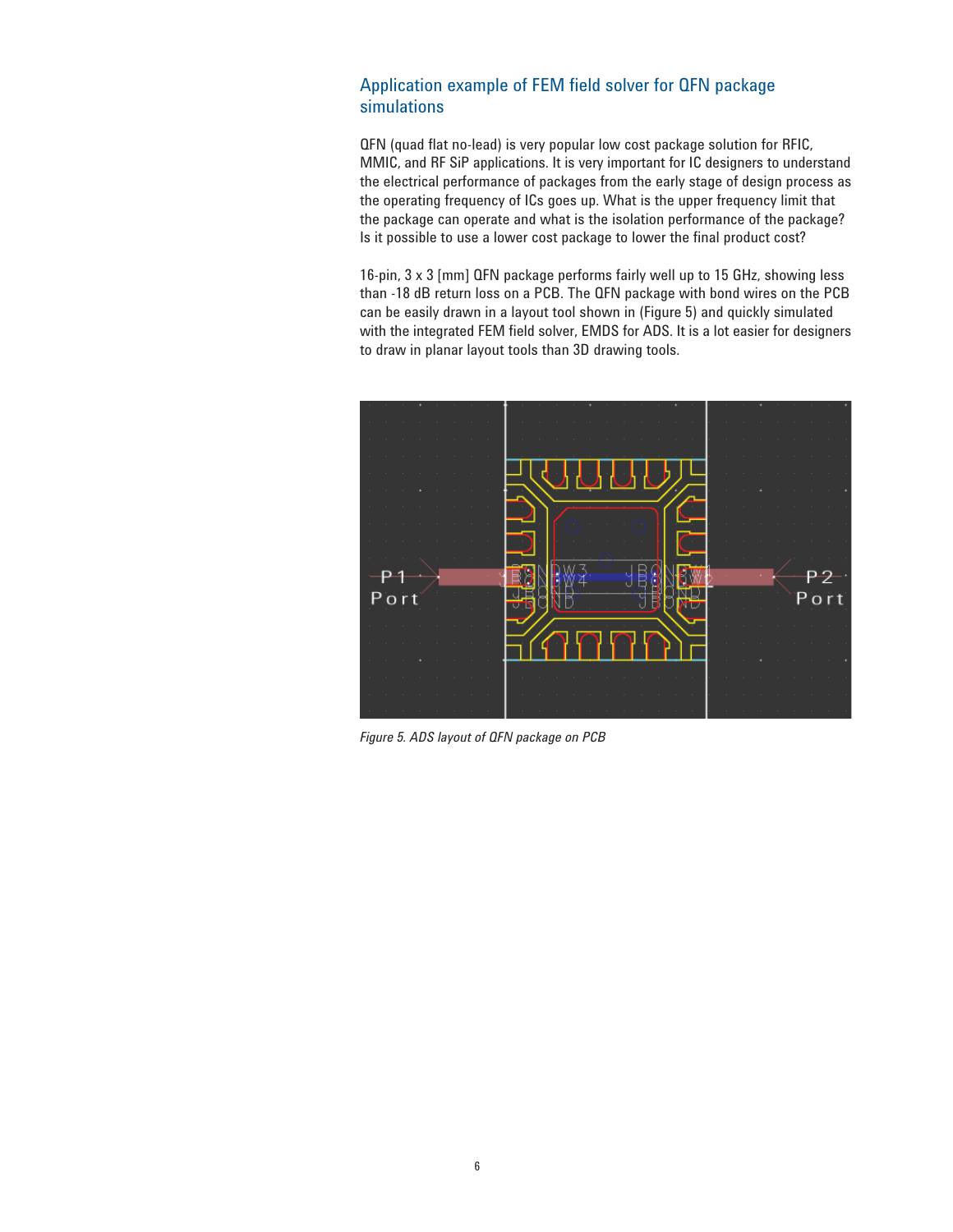The package performance can be improved by optimizing the transition design to maintain a good impedance profile throughout the transition, e.g. by using two leads instead of single lead and a wider transmission line, shown in (Figure 6).



*Figure 6a. Original design*



*Figure 6b. Improved transition design*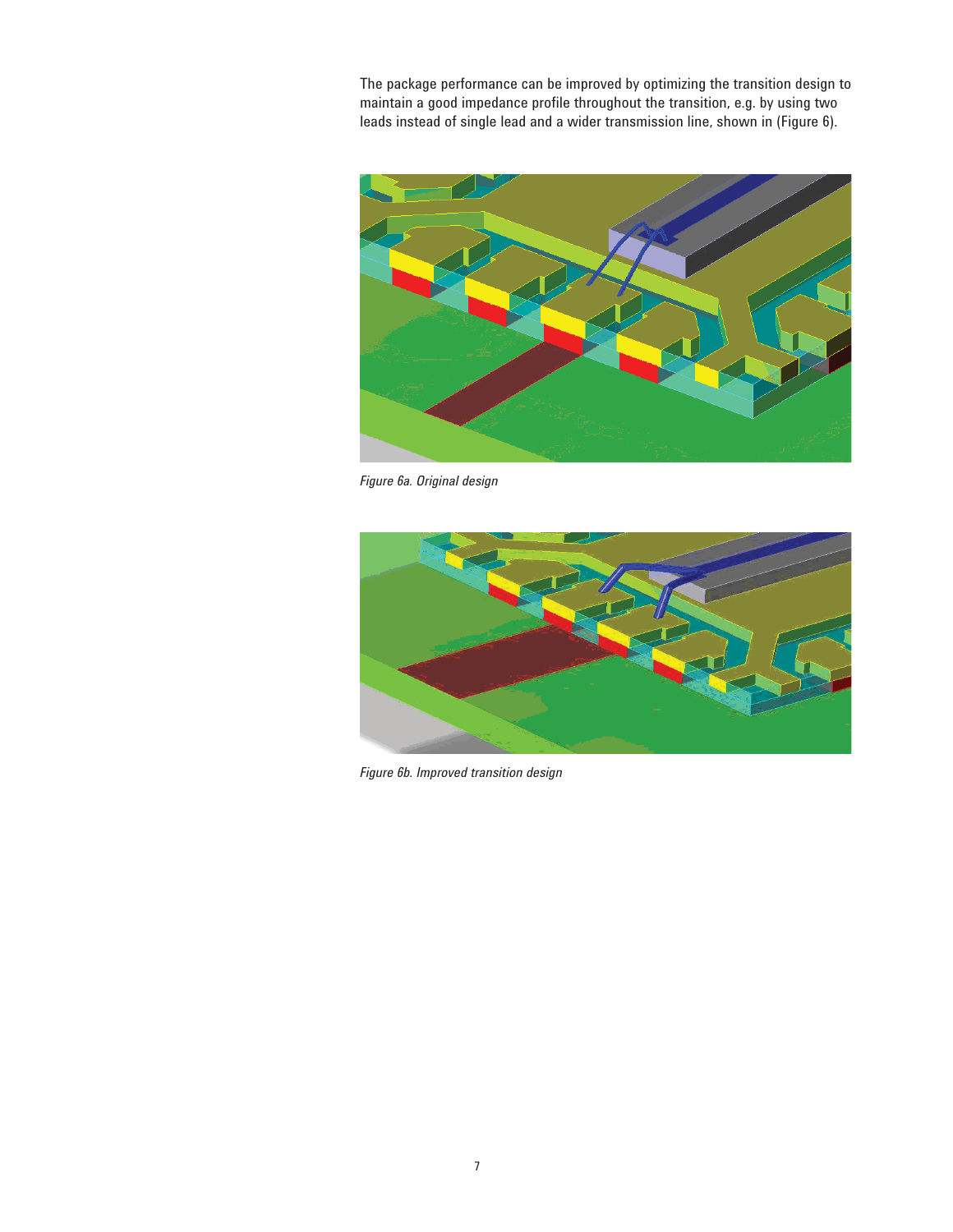These changes can be easily made in the layout environment without import/ export processes. (Figure 7) shows the improved performance of 3 x 3 QFN package with the aid of the integrated FEM field solver.



*Figure 7. Improved QFN package performance*

# Finite difference time domain

#### Overview of FDTD

In contrast to the above described MoM and FEM algorithms, which only implicitly solve Maxwell's equations through the solution of a dense or sparse matrix, finite difference time domain (FDTD) algorithms [1]-[2] directly solve Maxwell's equations in a fully explicit way. Just as in the FEM, the unknowns in FDTD stem from a volumetric sampling of the electric and magnetic fields throughout the complete space (truncated in practice by absorbing boundary conditions). Whereas FEM-meshes typically consist of tetrahedrical cells, FDTD-meshes are typically built from rectangular cells, also called Yee cells. Being a marching-in-time procedure, the FDTD method updates the field values time-step by time-step (thereby explicitly following the electromagnetic waves as they propagate through the structure). As a result, a single FDTD simulation can provide data over an ultra-wide frequency range.

Because of its simple, robust nature and its ability to incorporate a broad range of (non)-linear materials and devices, FDTD is being used to study a wide range of applications: antenna design, microwave circuits, bio/EM effects, EMC/EMI problems, photonics.

Even more than for MoM- or FEM-based solvers, the popularity of FDTD-based solvers has been facilitated by recent advances in the speed and memory capacity of computer hardware. FDTD is an inherently parallel method and therefore lends itself very well to the processing capabilities of the most recent advances in CPU (general purpose processors) and GPU (graphics processors) hardware.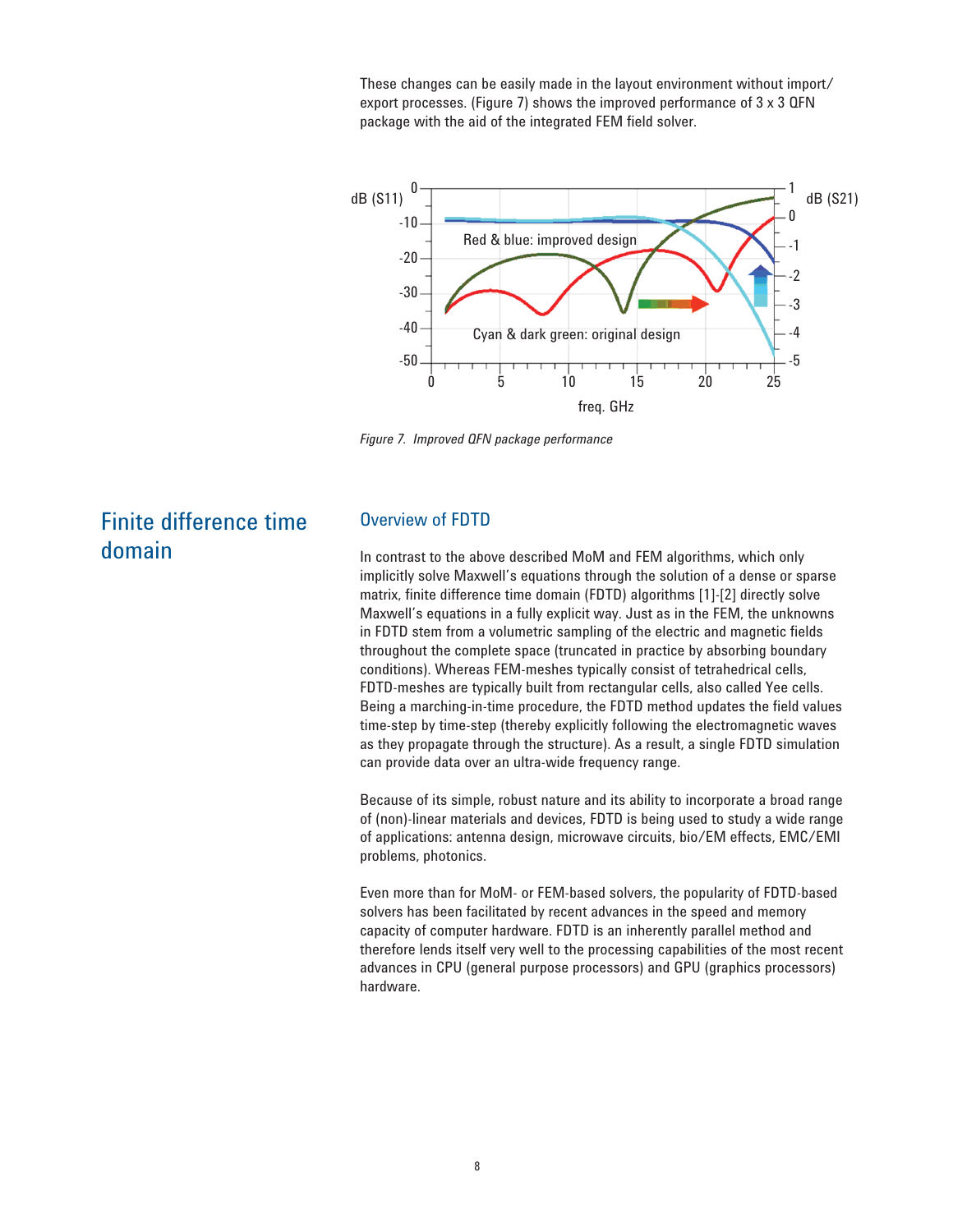### Application of FDTD to the study of the radiation by a mobile phone

Antenna systems for mobile phones are becoming more and more complex with every new generation. Antenna designers are not only challenged by technical requirements (multi-band, efficiency,...) but also by legal requirements (specific absorption ratio or SAR, hearing aid compatibility or HAC,…) and cost considerations. Further, many objects close to the antenna (battery, camera,…) have a strong influence on the antenna system's performance making it absolutely necessary to study the antenna inside the complete phone. The effect of real world interaction, such as the detuning of the antenna when the handset is close to the human body, has to be considered very early in the design cycle.

Due to its robust meshing, FDTD is currently the main algorithm for designing such complex mobile phone antenna systems. Figure 8 shows the detuning of the return loss of a mobile phone when held close to a head. The set-up was simulated with Agilent EEsof EDA's Electromagnetic Professional (EMPro). The mobile phone, head and hand were all imported from various types of CAD files. The design flow has been optimized for efficient re-iteration of such CAD-based complex designs allowing mobile appliance designers to simulate a large number of prototypes in rapid succession.

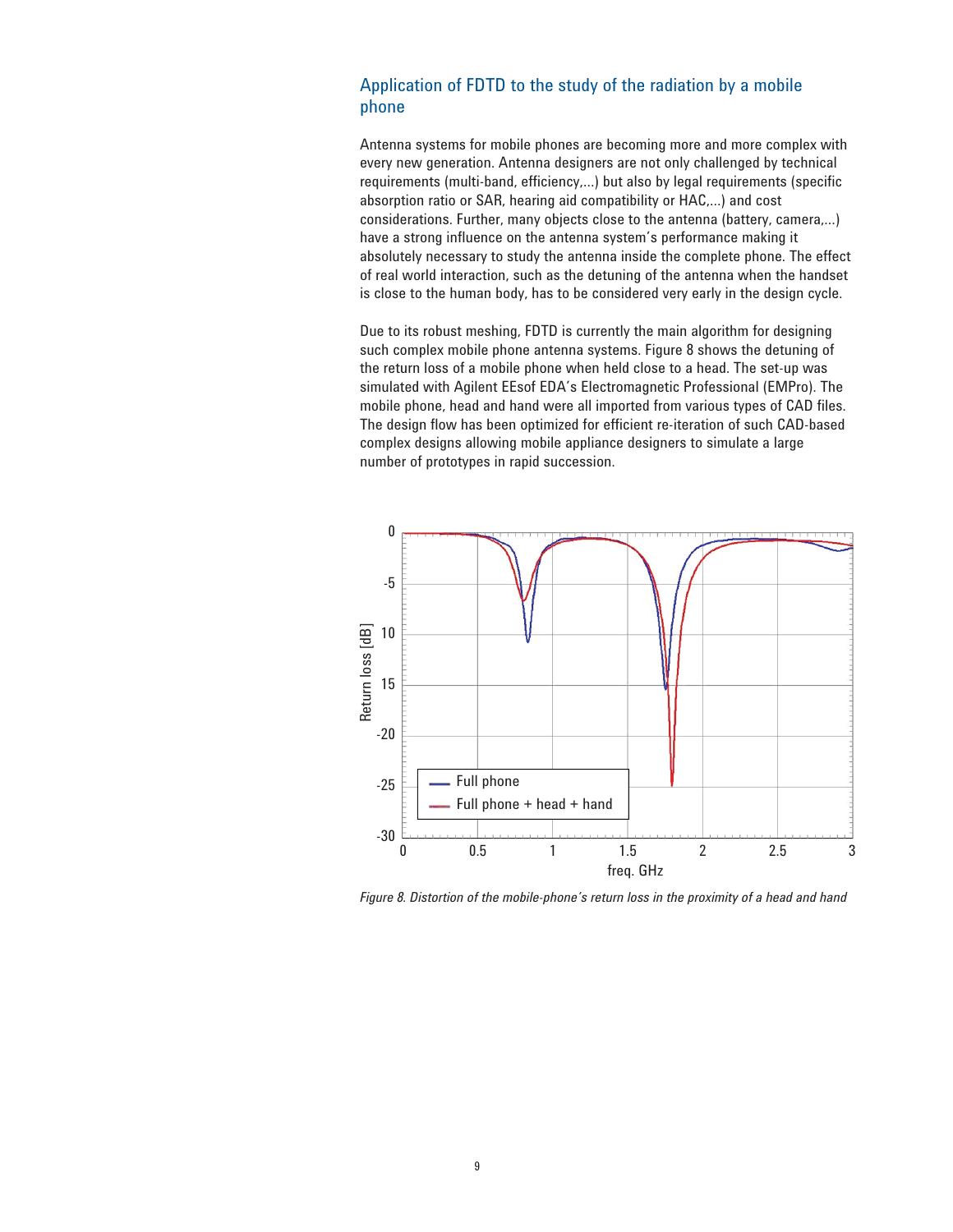The advanced post-processing enables designers to determine very early in the design cycle whether or not a mobile phone is in accordance with the required legal standards. (Figure 9) shows the specific absorption ratio (SAR)-distribution inside the standard anthropomorphic model (SAM)-head caused by a mobile phone and the near-field values at a distance of 10 mm from the mobile phone's speaker output. The latter data enables designers to evaluate the hearing aid compatibility of the mobile phone.



*Figure 9. FDTD mesh-view of a mobile phone in proximity of a head and hand (top),* SAR-distribution inside the SAM-head (middle) and near-field E-field distribution in the *HAC scanning area (bottom)*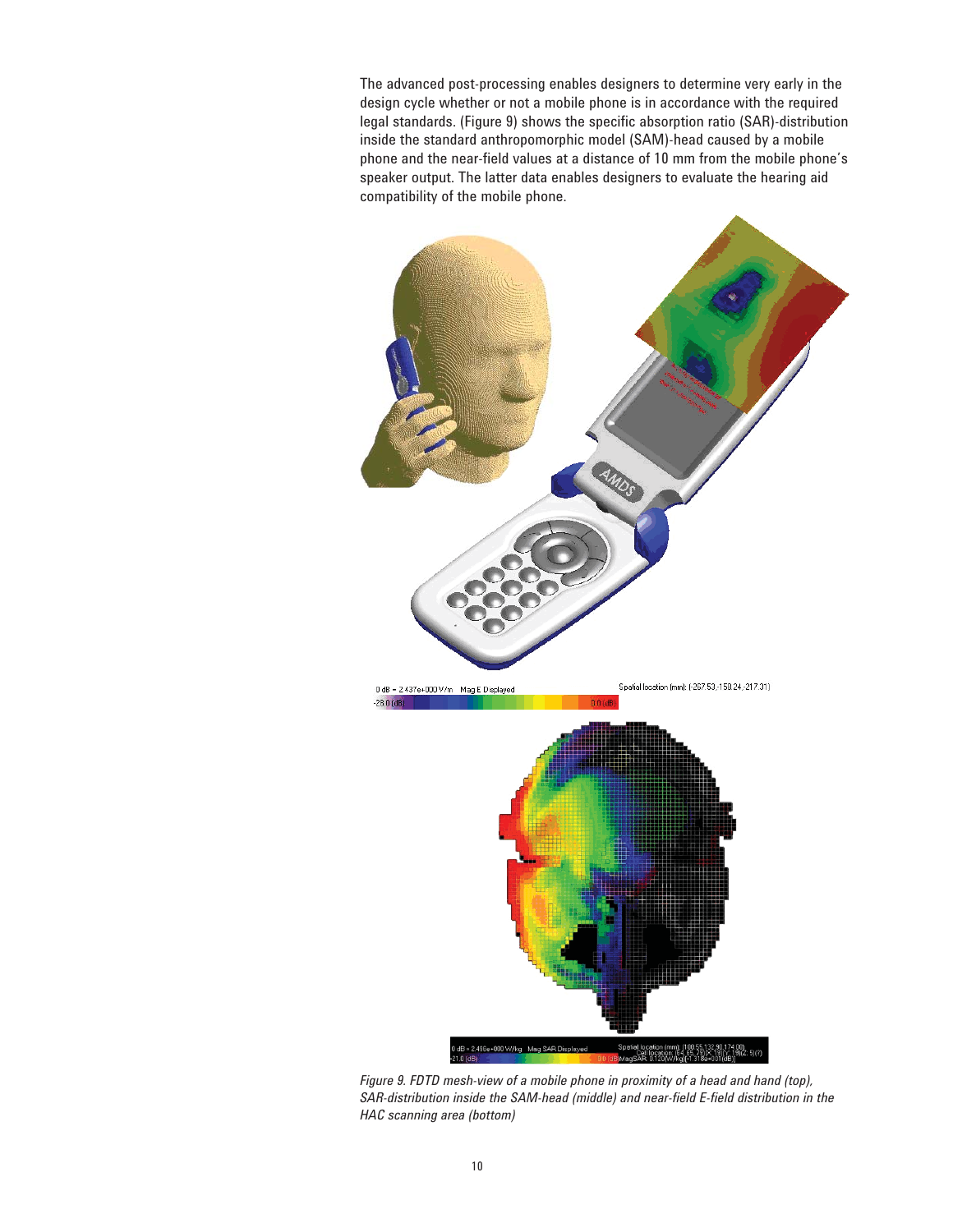Summary This article showed the application of three main EM simulation technologies, demonstrating that MoM has specific advantages when simulating complex 3D planar structures, where FEM allows for additional 3D elements in the computation and where FDTD has advantages to solve geometrically complex 3D structures.

References [1] K.Yee, *"Numerical Solution of Initial Boundary Value Problems Involving Maxwell's Equations in Isotropic Media,"* IEEE Trans. Antennas Prop., AP-14, 1966, pp. 302-307

> [2] A. Tafl ove, S. Hagness, *Computational Electrodynamics*, 3rd ed., Artech House, 2005